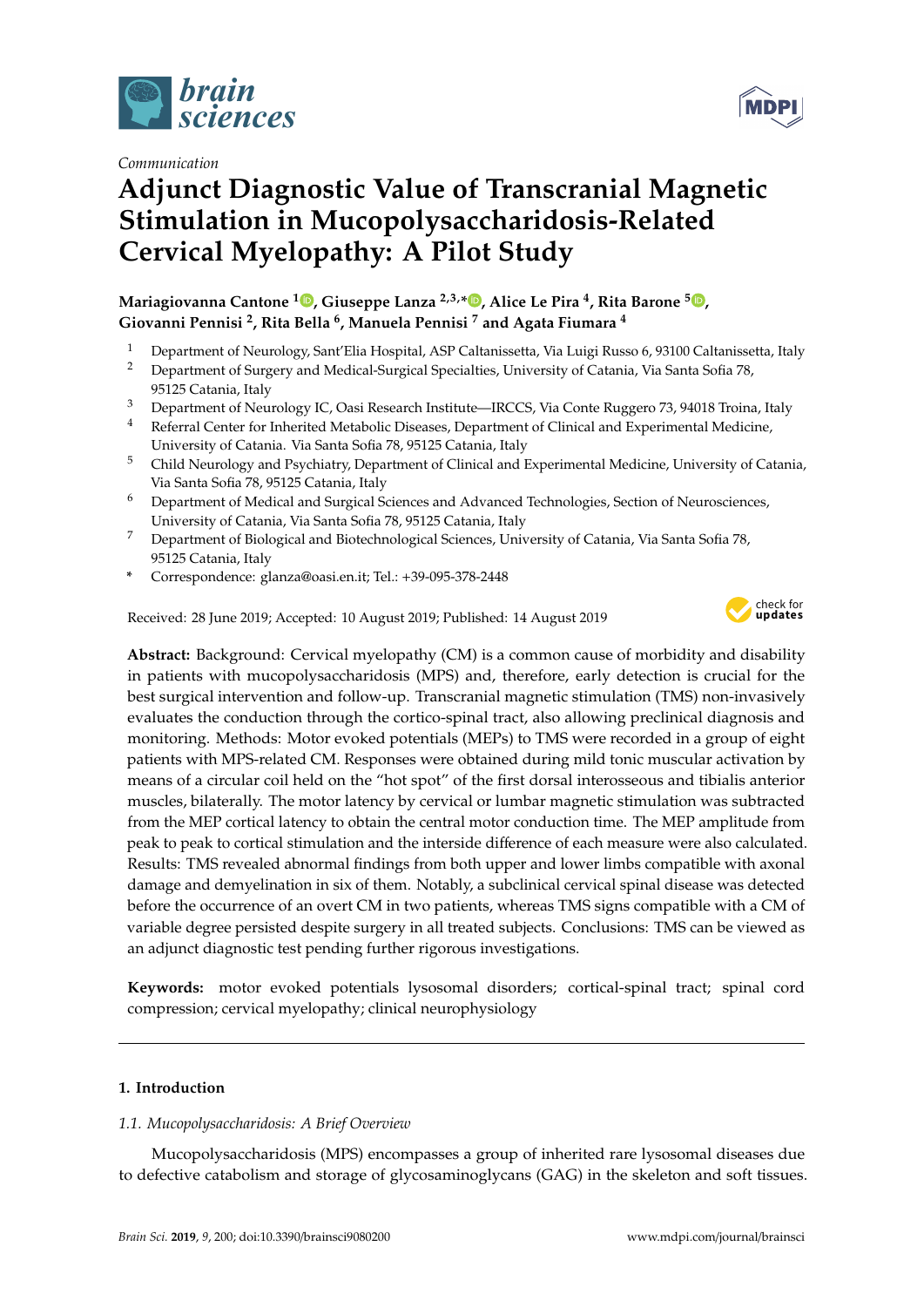MPS shows a wide and heterogeneous spectrum of clinical manifestations and severity, ranging from severe to very mild phenotypes that may be recognized only in adulthood. Diagnosis is based on the demonstration of elevated urinary excretion of mucopolysaccharides, enzyme deficiency, and genetic testing [\[1\]](#page-6-0). Enzyme replacement therapy (ERT) is available for MPS I, II, IVA, VI, and VII.

MPS I (Hurler or Scheie syndrome) and type II (Hunter syndrome) are the most common MPS types. The typical presentation is a pre-school age patient with developmental delay, short stature, recurrent ear and respiratory infections, and hepato-splenomegaly. Over time, the child develops hearing loss, cardiac valve disease, airway obstruction, skeletal contractures, distinctive facial appearance (macrocephaly, thick eyebrows, gingival hypertrophy, macroglossia, thickening of the lips and nasal alae), psycho-motor regression, and intellectual disability [\[1](#page-6-0)[,2\]](#page-7-0). The characteristic radiographic findings, collectively termed dysostosis multiplex, include J-shaped sella turcica, oar-shaped ribs, pointing of the proximal metacarpals and metatarsals, and poorly developed acetabulum [\[3\]](#page-7-1). Untreated, the life expectancy is the second or third decade. Milder forms of MPS I and II have less prominent somatic findings and no CNS disease or intellectual disability [\[4\]](#page-7-2).

MPS III is characterized by the predominance of neuropsychiatric rather than somatic problems, with developmental delay and intellectual disability manifesting early on [\[2\]](#page-7-0). In severe cases, development plateaus between 36 and 40 months, and these patients never learn to speak more than a few single words [\[5](#page-7-3)[,6\]](#page-7-4). As the disease progresses, significant cognitive-behavioral (aggression, hyperactivity, decreased attention span, anxiety, and destructive behaviors) and sleep disturbances (difficulty falling asleep and frequent nighttime wakening) occur [\[5\]](#page-7-3). The progressive GAG deposition in the brain leads to seizures, spasticity, and feeding difficulties, gradually causing loss of language and ambulation till a vegetative state [\[4\]](#page-7-2).

MPS IV (Morquio syndrome) includes type A and B, which are difficult to distinguish clinically, although the former is far more common. The age of onset is generally in the first few years of life [\[1\]](#page-6-0). Clinical manifestations are: short stature, pectus carinatum, forearm deformity, genu valgum, scoliosis, hip dysplasia, odontoid hypoplasia with atlanto-axial instability, and dental abnormalities. Non-skeletal features include corneal clouding, hearing loss, obstructive or restrictive lung disease, and cardiac dysfunction, whereas the intellect is normal [\[4\]](#page-7-2). A considerable spectrum of severity exists, and mildly affected individuals may have normal height and few clinical complications [\[7\]](#page-7-5).

MPS VI (Maroteaux-Lamy syndrome) is characterized by storage of dermatan sulphate, but heparan sulphate metabolism is not impaired and, therefore, the intellect is generally normal [\[1\]](#page-6-0). This type shares many of the features of MPS I and II, including short stature, coarse facies, corneal clouding, airway obstruction, cardiac valve abnormalities, visceromegaly, inguinal and umbilical hernias, dysostosis multiplex, joint contractures, carpal tunnel syndrome, and hip dysplasia. The age of onset and disease progression are variable [\[4\]](#page-7-2).

MPS VII is an ultra-rare disease. Notably, 40–45% of patients present with non-immune fetal hydrops [\[8](#page-7-6)[,9\]](#page-7-7), which is considered a relatively suggestive finding for MPS VII. In patients who survive beyond the neonatal period, common clinical features include intellectual disability, coarse facies, dysostosis multiplex, joint contractures, hepato-splenomegaly, scoliosis, corneal clouding, obstructive airway disease, cardiac valve disease, and cardiomyopathy [\[8\]](#page-7-6).

#### *1.2. Cervical Myelopathy in MPS*

Cervical myelopathy (CM) is most frequently observed in MPS I, II, IV, and VI. It is the main cause of neurological morbidity and disability in these patients [\[10\]](#page-7-8), with a significantly negative impact on their course of disease and quality of life [\[11\]](#page-7-9). CM is due to vertebral canal narrowing, which often results from the thickening of the dura mater and ligaments after GAG accumulation and fibrosis, epidural lipomatosis, and vertebral soma degeneration. Atlanto-axial subluxation due to odontoid hypoplasia may contribute to spinal cord compression and related clinical manifestations.

Although the effectiveness of ERT has been proven on different systemic complications of MPS, thus improving the lifespan of these patients, it does not have any effect on CM [\[12\]](#page-7-10). Given that an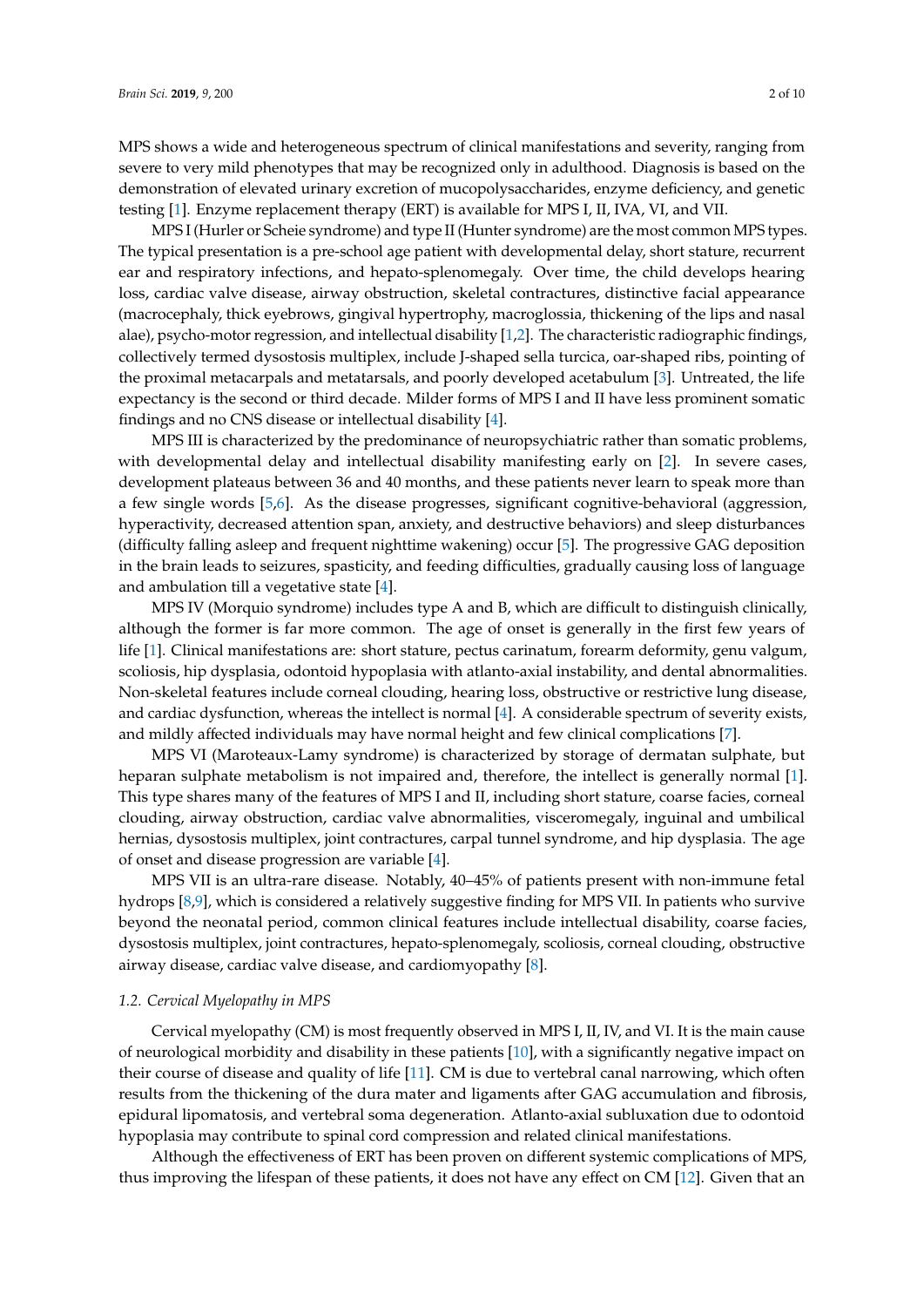early detection of CM is associated with the best surgical outcome and post-operative course, both an accurate diagnosis and strict monitoring are recommended [\[13\]](#page-7-11).

Magnetic resonance imaging (MRI) and computed tomography are the methods of choice to display spinal cord compression and vertebral abnormalities, respectively, although they do not provide any information on the functional status. In this context, motor evoked potentials (MEPs) to Transcranial Magnetic Stimulation (TMS) are diffusely used in clinical practice for the in vivo and real time non-invasive estimation of the excitation state and conduction velocity of the cortico-spinal tract [\[14\]](#page-7-12), also allowing a preclinical diagnosis and monitoring [\[15](#page-7-13)[–22\]](#page-8-0). In particular, MEP latency and central motor conduction time (CMCT) are viewed as reliable measures of the cortical-spinal myelination, whereas the MEP amplitude is known to reflect the status of excitation of the neuronal axons from the motor cortical areas to the spinal motoneurons till the muscles [\[14\]](#page-7-12).

While several and robust TMS evidences are available in patients with different neurological disorders affecting the central motor system, to date few neurophysiological studies have been carried out in MPS-related CM [\[23](#page-8-1)[–27\]](#page-8-2). Here, we applied TMS in patients with MPS to detect any electrophysiological sign, even at a subclinical level, of CM.

#### **2. Materials and Methods**

#### *2.1. Subjects and Assessment*

Eight patients (two males; median age 14.5 years, range 13.0–41.0) with a clinical, biochemical, and genetic diagnosis of MPS [\[28\]](#page-8-3) were consecutively recruited from the "Referral Center for Inherited Metabolic Diseases, Department of Clinical and Experimental Medicine" of the University of Catania, Italy. Among these subjects, six (patient 1–6) had MPS IVA, whereas the remaining two (patient 7 and 8) had MPS VI.

As shown in Table [1,](#page-2-0) six subjects (1–4, 7, and 8) had previously received surgical decompression due to clinical and MRI evidence of CM, although four of them (1, 3, 7, and 8) still complained of neurological deficits. Regardless of previous surgery, at the time of the study, four patients with MPS IVA (2, 4, 5, and 6) did not have radiological evidences of CM. Finally, the two subjects with MPS VI had been treated with ERT for three years. The cervical cord compression and the CM at MRI were diagnosed by a trained neuroradiologist expert in vertebral and spinal cord diseases.

<span id="page-2-0"></span>

| Patient                          | 1                    | $\overline{2}$                       | 3           | 4          | 5          | 6          | 7            | 8        |
|----------------------------------|----------------------|--------------------------------------|-------------|------------|------------|------------|--------------|----------|
| MPS type                         | <b>IVA</b>           | <b>IVA</b>                           | <b>IVA</b>  | <b>IVA</b> | <b>IVA</b> | <b>IVA</b> | VI           | VI       |
| Sex/age (years)                  | F/14                 | M/15<br>F/16<br>M/13<br>F/20<br>F/40 |             |            |            |            | F/13         | F/14     |
| ERT (age, years)                 |                      |                                      |             |            |            |            | $+(9)$       | $+ (10)$ |
| Height (cm)                      | 98                   | 100                                  | 102         | 110        | 150        | 113        | 120          | 110      |
| Spinal cord surgery (age, years) | $+ (5)$              | $+ (4)$                              | $+ (8)$     | $+ (10)$   |            |            | $+ (10)$     | $+ (11)$ |
| Diffuse brisk tendon reflex      | $+$                  |                                      | $+$         | $+$        |            |            | $+$          | $+$      |
| Limbs paresis/weakness           | $+$                  |                                      | $+$         |            |            |            | $+$          | $+$      |
| Walking assistance               | $+$                  |                                      | $+$         |            |            |            |              | $+$      |
| MRI cervical cord compression    | $+$                  | $+$                                  | $+$         | $^{+}$     |            |            | $+$          | $+$      |
| MRI cervical myelopathy          | $+$                  |                                      | $^{+}$      |            |            |            |              | $+$      |
| $\mathbf{r}$                     | $\sim$ $\sim$ $\sim$ |                                      | <b>DOM:</b> |            |            |            | $\mathbf{r}$ |          |

**Table 1.** Clinical and demographic characteristics of MPS patients at the time of the study.

 $MPS$  = mucopolysaccharidosis; F = female; M = male; ERT = enzyme replacement therapy; MRI = magnetic resonance imaging; + = present; - = absent.

This research was performed according to the Declaration of Helsinki and all participants (or parents) gave their informed consent for inclusion before they participated in the study. This investigation was part of a larger multi-center study on clinical and molecular characterization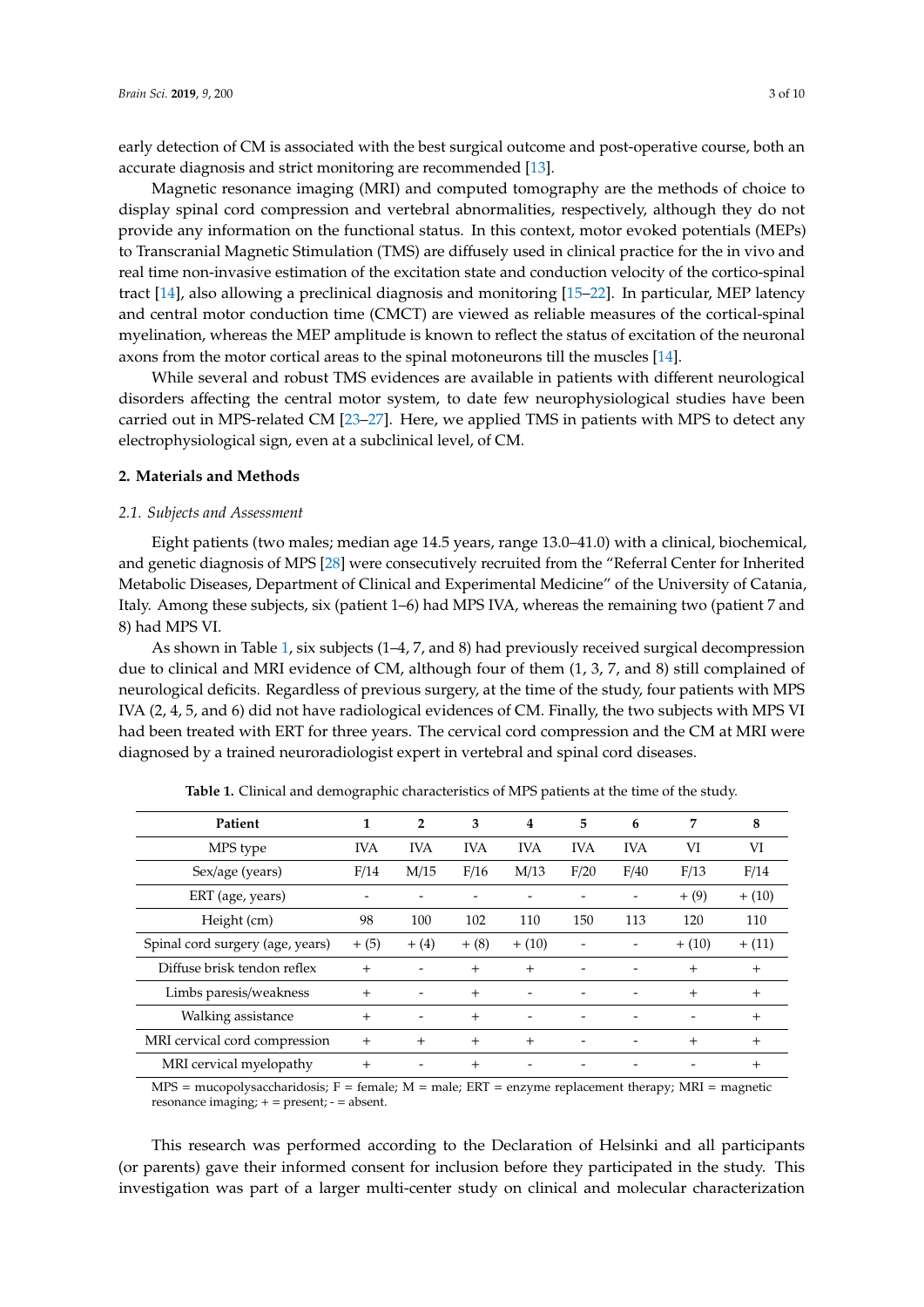of patients with MPS. The Ethics Committee of the "Azienda Ospedaliero-Universitaria Policlinico—Vittorio Emanuele" of Catania, Italy (PRIN 2012 code 20122EK9SZ\_005) approved the study.

## *2.2. Transcranial Magnetic Stimulation*

MEPs to TMS is included within the conventional diagnostic work-up of patients with suspected or overt CM, as well as in the peri- and post-operative course [\[14\]](#page-7-12).

For diagnostic TMS, a high-power MagStim 220 mono-pulse stimulator (The Magstim Co., Ltd., Whitland, Dyfed, UK) connected to a 90 mm circular coil with an inner diameter of 5 cm, was employed to generate the motor responses. In a conventional exam, the patient is seated or lying on an armchair while recordings from distal limb muscles are performed. Standard EMG silver/silver chloride cup surface electrodes (9 mm diameter), jelly filled and applied over the first dorsal interosseous (FDI) and tibialis anterior (TA) muscles in a conventional belly tendon montage, were used for MEPs recordings from the contralateral side of stimulation [\[14\]](#page-7-12).

The handle of the coil was pointing backward, whereas the coil center was positioned tangentially over Cz (international EEG 10–20 system) for MEP recordings from the FDI muscle and over Fz for MEP recordings from the TA muscle. A MEP to TMS in the relaxed muscle was first recorded. After that, MEPs with higher amplitude and shorter latency compared to the first response were obtained while patients produced a transient tonic muscular activity just enough to overcome gravity (approximately 10–20% of the maximal muscular activity). According to international guidelines, the shortest MEP latency was used for CMCT estimation. Similarly, only the MEP with the largest peak-to-peak size was considered for the analysis, given that a routine TMS exam evaluates the transcranially-induced motor response with the biggest amplitude. To determine the peripheral motor conduction time (PMCT), a motor nerve root stimulation was performed in all participants. The coil center was applied on the 7th cervical and 4th lumbar spinous process for upper and lower limbs, respectively. The time of conduction from the neurons within the motor cortex to those within the anterior horn of the spinal cord defines the CMCT, thus reflecting the central motor conductivity from the upper to the lower motoneuron. The PMCT by cervical or lumbar magnetic stimulation was subtracted from the MEP cortical latency to obtain the CMCT [\[14\]](#page-7-12).

Given that the stimulation threshold for a 2.0 T magnetic stimulator (as that used in this study) is about 50–65% of the maximal output [\[29–](#page-8-4)[31\]](#page-8-5), motor responses were all obtained at 80% of the maximum stimulator output. The amplification and filtering (bandwidth 3–3000 Hz) of the motor responses were carried out by using a 2-channel Medelec Synergy system (Oxford Instruments Medical, Inc., Surrey, UK). As reference MEP values, we referred to those used in our TMS Lab, which were obtained from a large cohort of clinically and neuroradiologically intact subjects divided by age, height, and sex [\[32\]](#page-8-6).

## **3. Results**

Table [2](#page-4-0) summarizes the patients' neurophysiological features. Overall, TMS was well tolerated and none complained of significant side-effects or discomfort during or after the examination. Figure [1](#page-5-0) shows examples of both normal and pathological MEP recordings.

Among those who had underwent surgery for CM (patient 1–4, 7, and 8), MEPs were bilaterally absent from FDI and TA muscles in both patients with MPS VI (7 and 8), who already had a neurological impairment before treatment. In the treated patients with MPS IVA (1–4), MEPs were bilaterally absent from TA muscle in patient 3 as well as from the left TA muscle of patient 1. In the same patients (1–4), MEPs also showed reduced amplitude and polyphasic shape. Overall, CMCT was increased in three of the treated subjects from upper limbs (1, 2, and 4), whereas responses to cervical root stimulation could not be evoked in the other three (3, 7, and 8).

Regarding the four subjects without overt neurological symptoms (2, 4, 5, and 6), MEPs were abnormal in terms of reduced amplitude, increased latency, or polyphasic shape in at least one of the examined muscles in two of them (patient 2 and 4), whereas they were entirely normal in the other two (patient 5 and 6).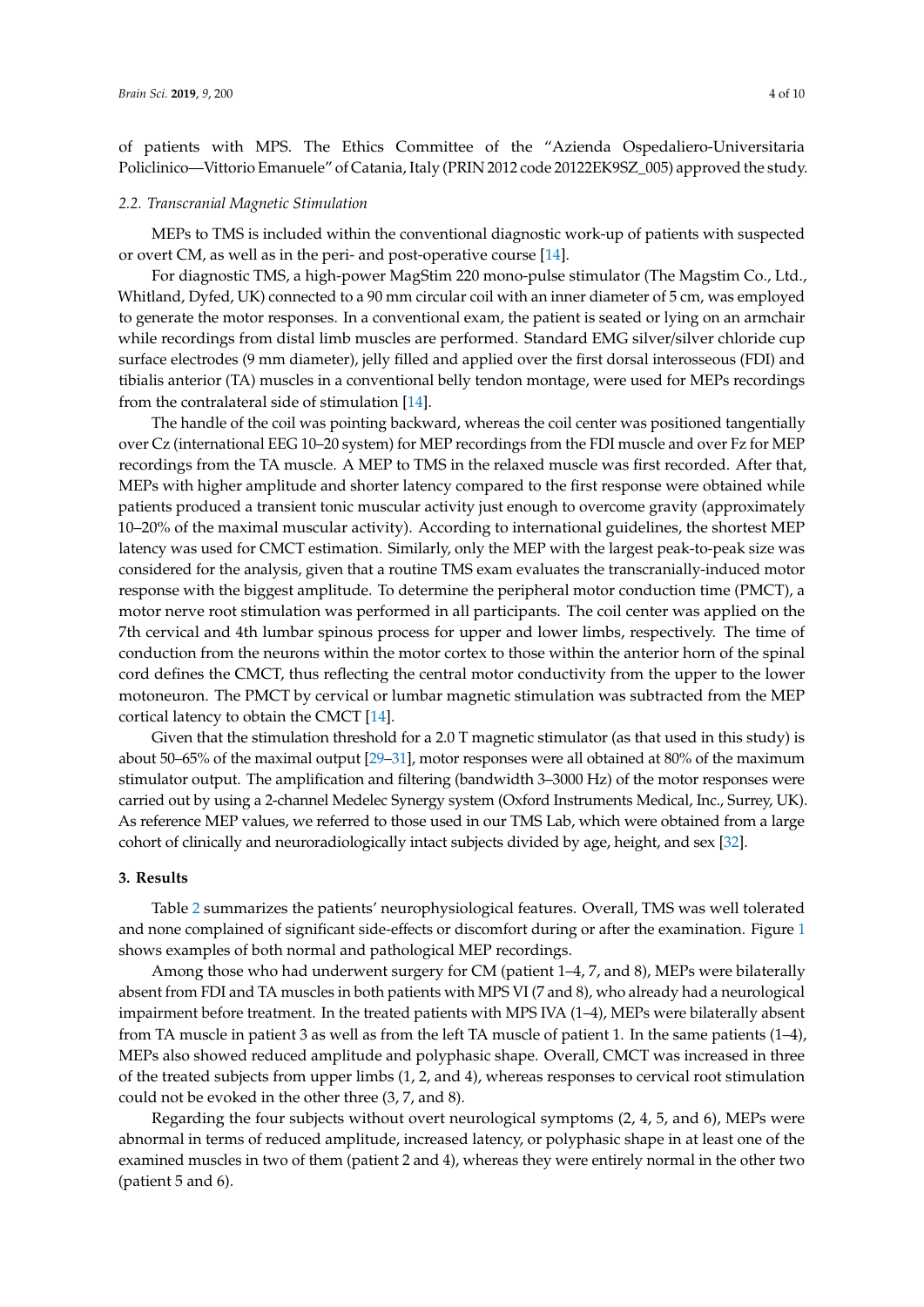|                  | <b>First Dorsal Interosseous Muscle</b> |      |      |                          |                             |      |        |                     |      |      | <b>Tibialis Anterior Muscle</b> |      |      |                             |        |        |                     |       |       |       |
|------------------|-----------------------------------------|------|------|--------------------------|-----------------------------|------|--------|---------------------|------|------|---------------------------------|------|------|-----------------------------|--------|--------|---------------------|-------|-------|-------|
| $\boldsymbol{N}$ | <b>MEPs</b><br>Amp(mV)                  |      | ID   | Poly-Phasic              | <b>MEPs</b><br>Latency (ms) |      | ID     | <b>CMCT</b><br>(ms) |      | ID   | <b>MEPs</b> Amp<br>(mV)         |      | ID   | <b>MEPs</b><br>Latency (ms) |        | ID     | <b>CMCT</b><br>(ms) |       | ID    |       |
|                  | R                                       | ┗    |      |                          | <b>Shape</b>                | R    |        |                     | R    | ь    |                                 | R    |      |                             | R      |        |                     | R     | ப     |       |
|                  | >2.8                                    | >2.8 | <4.0 |                          |                             |      | < 22.5 | ${<}1.5$            | 27.6 | 27.6 | < 1.5                           | >1.9 | >1.9 | < 4.0                       | < 31.2 | < 31.2 | < 4.1               | <17.2 | <17.2 | < 3.0 |
|                  | 0.2                                     | 0.1  | 0.1  | $^{+}$                   | $^{+}$                      | 19.2 | 20.0   | 0.8                 | nr   | 10.1 |                                 | 0.3  | nr   |                             | 29.3   | nr     |                     | 21.2  | nr    |       |
|                  | 2.6                                     | 2.2  | 0.4  | $\overline{\phantom{a}}$ | $^{+}$                      | 16.5 | 17.1   | 0.6                 | 8.1  | 8.1  | 0.0                             | 3.2  | 1.7  | 1.5                         | 19.6   | 21.5   | 1.9                 | 12.3  | 14.0  |       |
|                  | 0.3                                     | 0.2  | 0.1  | $^{+}$                   | $^{+}$                      | 19.4 | 20.6   | 1.2                 | nr   | nr   |                                 | nr   | nr   |                             | nr     | nr     |                     | nr    | nr    |       |
| 4                | 0.8                                     | 0.6  | 0.2  | $^{+}$                   | $+$                         | 17.3 | 17.2   | 0.1                 | 9.6  | 9.4  | 0.2                             | 2.9  | 2.5  | 0.4                         | 18.5   | 19.8   | 1.3                 | 12.5  | 12.6  | 0.1   |
| 5                | 8.0                                     | 7.0  | 1.0  | $\overline{\phantom{0}}$ | $\overline{\phantom{0}}$    | 17.4 | 16.2   | 1.2                 | 5.4  | 6.0  | 0.6                             | 7.0  | 6.0  | 1.0                         | 20.0   | 19.5   | 0.5                 | 11.6  | 11.6  | 0.0   |
| h                | 3.8                                     | 3.5  | 0.3  | $\overline{\phantom{0}}$ | $\overline{\phantom{0}}$    | 18.3 | 18.5   | 0.2                 | 6.1  | 6.4  | 0.3                             | 3.0  | 4.0  | 1.0                         | 24.9   | 25.2   | 0.3                 | 14.7  | 14.3  | 0.4   |
|                  | nr                                      | nr   |      |                          |                             | nr   | nr     |                     | nr   | nr   |                                 | nr   | nr   |                             | nr     | nr     |                     | nr    | nr    |       |
|                  | nr                                      | nr   |      |                          |                             | nr   | nr     |                     | nr   | nr   |                                 | nr   | nr   |                             | nr     | nr     |                     | nr    | nr    |       |

**Table 2.** Motor evoked potentials of MPS patients.

<span id="page-4-0"></span>MPS = mucopolysaccharidosis; *N* = patient number; MEPs = motor evoked potentials; R = right; L = left; ID = interside difference; - = absent; + = present; amp = amplitude; CMCT = central motor conduction time;  $nr = value$  not recordable due to the absence of the transcranially-induced motor response (MEP latency column) or the absence of the response by cervical or lumbar nerve root stimulation (CMCT column); numbers in italics = reference values [\[32\]](#page-8-7); numbers in bold = pathological values.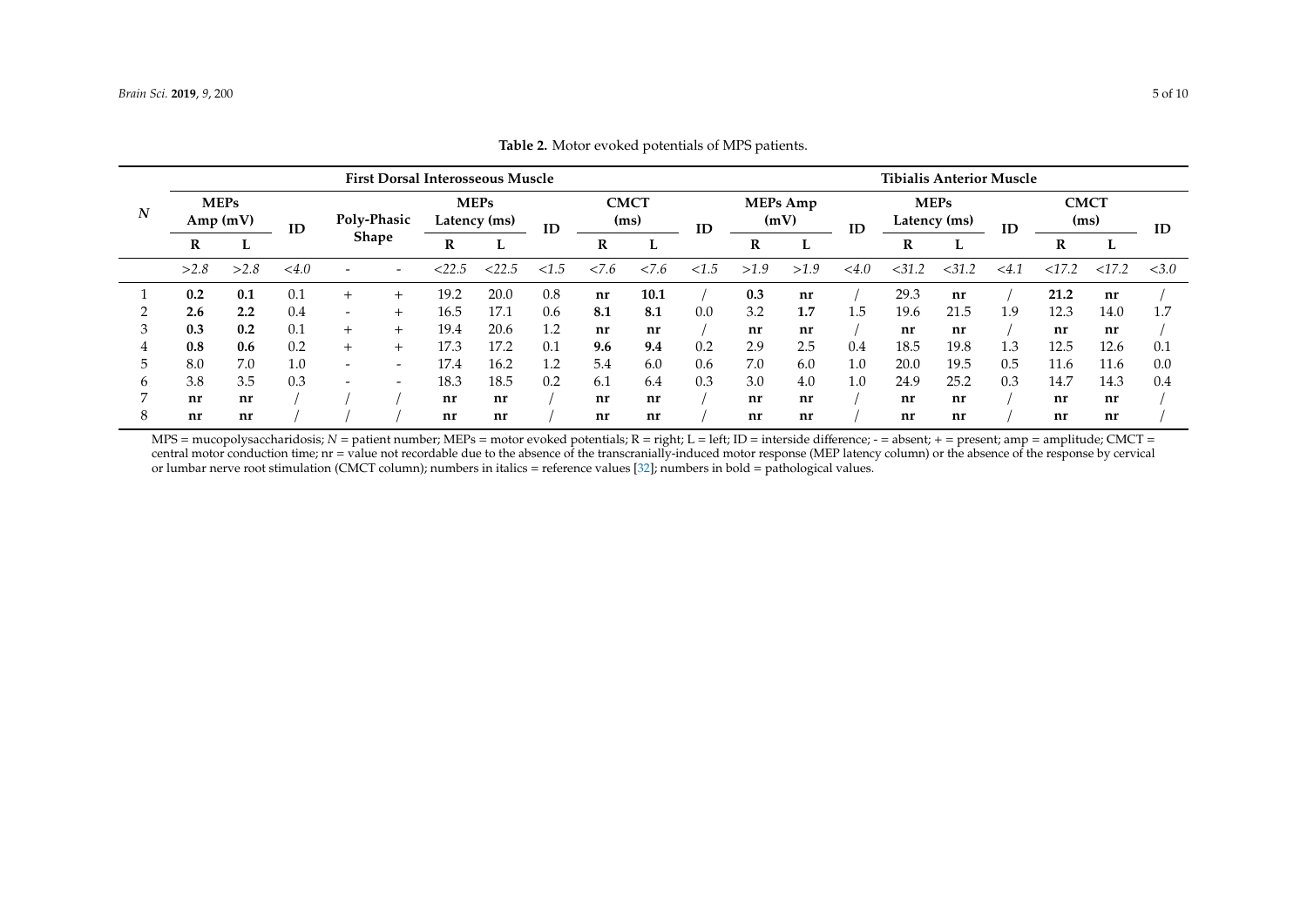<span id="page-5-0"></span>

**Figure 1.** Examples of MEPs recordings in MPS patients. (**A**) normal MEP from the upper limb; (**B**) **Figure 1.** Examples of MEPs recordings in MPS patients. (**A**) normal MEP from the upper limb; MEP with reduced amplitude and polyphasic shape from the upper limb; (**C**) normal MEP from the (**B**) MEP with reduced amplitude and polyphasic shape from the upper limb; (**C**) normal MEP from the lower limb; (D) absence of transcranially-induced motor response from the lower limb. MPS = mucopolysaccharidosis; Magnetic stim = transcranial magnetic stimulation; R ULNAR = right ulnar mucopolysaccharidosis; Magnetic stim = transcranial magnetic stimulation; R ULNAR = right ulnar nerve; R COMM PERONEAL = right common peroneal nerve; FDI = first dorsal interosseous muscle; nerve; R COMM PERONEAL = right common peroneal nerve; FDI = first dorsal interosseous muscle; TA = tibialis anterior muscle; MEP = motor evoked potential; 50 ms = temporal resolution of the screen TA = tibialis anterior muscle; MEP = motor evoked potential; 50 ms = temporal resolution of the screen (sweep) for upper limb recordings; 100 ms = temporal resolution of the screen (sweep) for lower limb (sweep) for upper limb recordings; 100 ms = temporal resolution of the screen (sweep) for lower limb recordings;  $500 \mu V =$  amplification factor of the screen.

CMCT could not be bilaterally assessed at four limbs in three patients (3, 7, and 8) due to the CMCT could not be bilaterally assessed at four limbs in three patients (3, 7, and 8) due to the absence of the evoked response by cervical or lumbar nerve root magnetic stimulation. Finally,  $\frac{1}{2}$ significant right-to-left difference was found for any of the TMS variables considered. no significant right-to-left difference was found for any of the TMS variables considered.

#### **4. Discussion 4. Discussion**

eight MPS patients, consistent with both diffuse axonal damage and demyelination. This suggests that out of the metal spinal disease was clinically present before the occurrence of an overt CM and persisted, with a different clinical and neurophysiological level of severity, despite surgery. In this context, it should be acknowledged that patients with MPS may suffer from a wide spectrum of neurological symptoms that involves both CNS and the peripheral nerves and the musculo-skeletal system. In particular, they usually need neurosurgical intervention for CM or vertebro-spinal anomalies, although a spinal cord compression may occur and progress even in the absence of overt neurological symptoms [\[33\]](#page-8-8). In the present study, we found abnormal TMS findings from upper and/or lower limbs in six out of

Notably, MEPs response were bilaterally absent at four limbs from the two patients with MPS VI. This finding is compatible with a severe CM-related involvement of the cortico-spinal tract and  $\frac{1}{2}$  or that this MPS repo $\frac{1}{2}$  is particularly associated with ap oxly open CM and related complications. suggests that this MPS type is particularly associated with an early-onset CM and related complications.<br> $\blacksquare$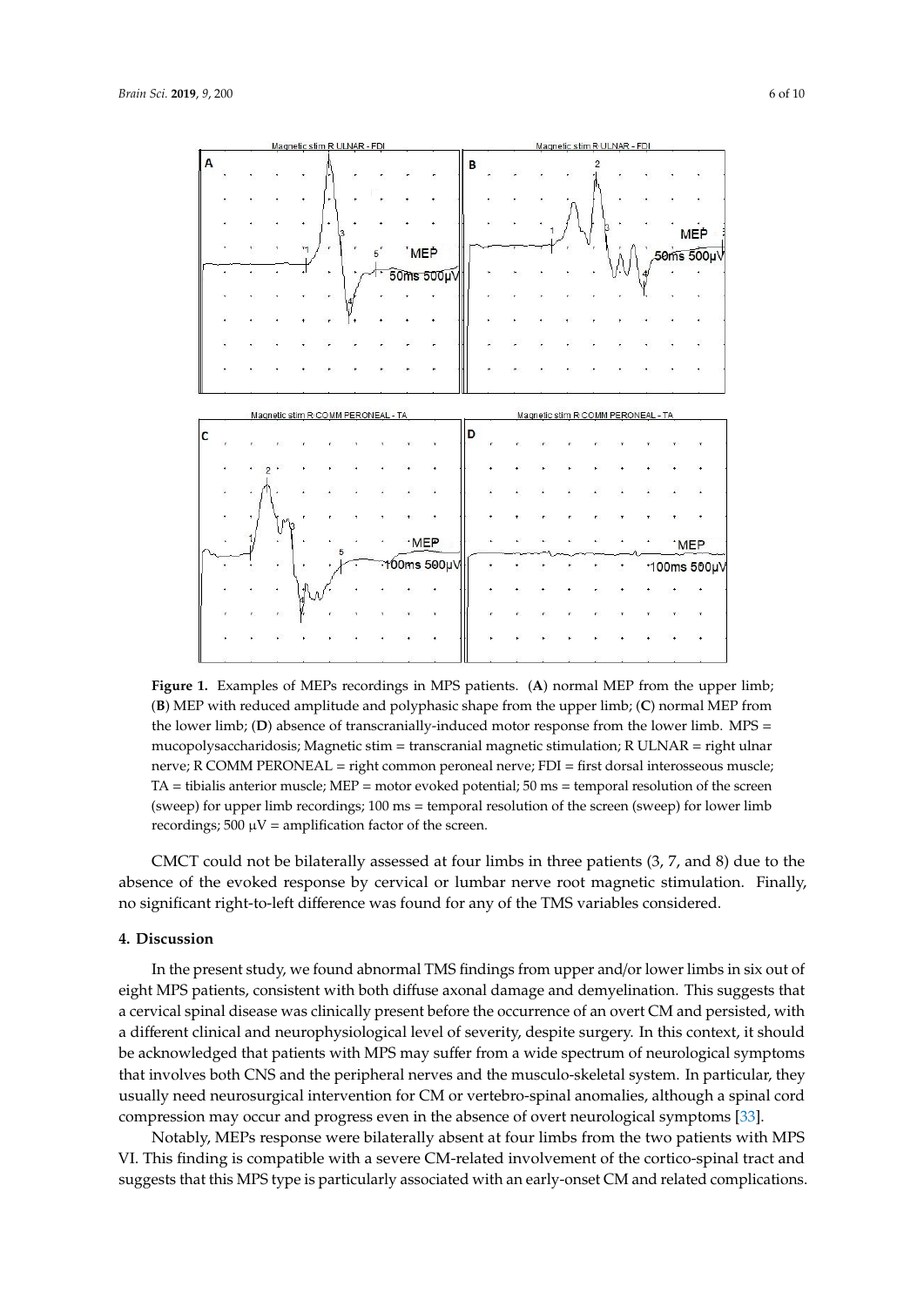Accordingly, recent recommendations from the "MPS VI Clinical Surveillance Program" conclude that patients with MPS VI, even from an early age, are all at high risk to develop CM and that, from the time of the diagnosis, monitoring with MRI should be performed [\[34\]](#page-8-9). Moreover, management of peri-operative course of MPS VI patients is often challenging and, therefore, the electrophysiological studies play a significant role in providing both surgical indication and proper timing, as well as in the monitoring of post-operative course. MEPs analysis also revealed a functional impairment even in two patients without a clear evidence of CM, thus allowing a preclinical diagnosis [\[23\]](#page-8-1). Therefore, TMS can be viewed as an extension of clinical examination and the functional counterpart of the neuroimaging techniques in assessing spinal cord disease, including the very early stages.

To date, the role of electrophysiological studies in detecting compressive myelopathy in patients with MPS has been investigated by few previous reports [\[23–](#page-8-1)[25\]](#page-8-10), and one study only has used TMS for the evaluation of the post-operative follow-up in a single patient with MPS VI [\[23\]](#page-8-1). In this frame, the intraoperative neurophysiological monitoring by using MEPs and somatosensory evoked potentials seems to be of pivotal interest as it provides relevant functional information during surgical procedures [\[27\]](#page-8-2). Since cervical cord compression in MPS is progressive and may produce rapid loss of sensory-motor functions in these patients (especially in those with type VI), surgery is indicated as soon as myelopathy is detected, even subclinically, as severely myelopathic subjects show little or no recovery after the operation [\[24,](#page-8-11)[35\]](#page-8-12), also at the TMS level, as confirmed by the present investigation.

It is worthwhile to mention that histological examination in a mice model of MPS type I showed a storage of GAG in the cortex and cerebellum, along with the evidence of a progressive inflammatory response that can contribute to the neurological deficit [\[36\]](#page-8-13). Based on its intrinsic properties, TMS might be considered as an additional tool able to disclose subclinical CNS involvement related to a neuroinflammatory status in MPS, a finding which has also been demonstrated in other autoimmune and metabolic disorders [\[37](#page-8-14)[–39\]](#page-8-15). In this view, innovative neuromodulatory protocols based on non-invasive brain stimulation techniques might be applied to transiently modulate cortical excitability, synaptic plasticity, and functional connectivity [\[40–](#page-9-0)[44\]](#page-9-1).

The main limitation of this study is the small sample size, although MPS is a rare disorder. Nevertheless, these findings have to be interpreted with caution, since the small and heterogeneous data set does not allow to draw definite conclusions. Another caveat is that only patients with severe MPS VI phenotype were included, thus we cannot compare these findings with those from patients with mild phenotype. Finally, long term MEP data, before and after surgical intervention, are needed to confirm the role of TMS for prognostication purposes. Therefore, the results provided here should be considered descriptive and to be used as an adjunct test pending further rigorous investigations. Future studies and longitudinal exams are needed for early diagnosis, accurate prognosis, and adequate monitoring.

**Author Contributions:** Conceptualization, M.C. and R.B. (Rita Barone); methodology, G.L.; validation, A.L.P., A.F., and M.P.; formal analysis, G.P.; investigation, R.B. (Rita Barone); data curation, R.B. (Rita Bella); writing—original draft preparation, M.C. and G.L.; writing—review and editing, A.L.P. and M.P.; visualization, A.F.; supervision, R.B. (Rita Bella); project administration, G.P.; All authors approved the submitted version and agreed to be personally accountable for the author's own contributions and for ensuring that questions related to the accuracy or integrity of any part of the work.

**Funding:** This study was supported by the Italian MIUR (Ministero dell'Istruzione, dell' Università e della Ricerca), for the "PRIN 2012 National Research Program" project (Prot. 20122EK9SZ\_002) entitled "Comprehensive approach to mucopolysaccharidoses: application of highly specific methods for neonatal diagnosis and assessment of therapeutic efficacy in patients and in experimental animals".

**Conflicts of Interest:** The authors declare no conflict of interest.

## **References**

<span id="page-6-0"></span>1. Stapleton, M.; Arunkumar, N.; Kubaski, F.; Mason, R.W.; Tadao, O.; Tomatsu, S. Clinical presentation and diagnosis of mucopolysaccharidoses. *Mol. Genet. Metab.* **2018**, *125*, 4–17. [\[CrossRef\]](http://dx.doi.org/10.1016/j.ymgme.2018.01.003) [\[PubMed\]](http://www.ncbi.nlm.nih.gov/pubmed/30057281)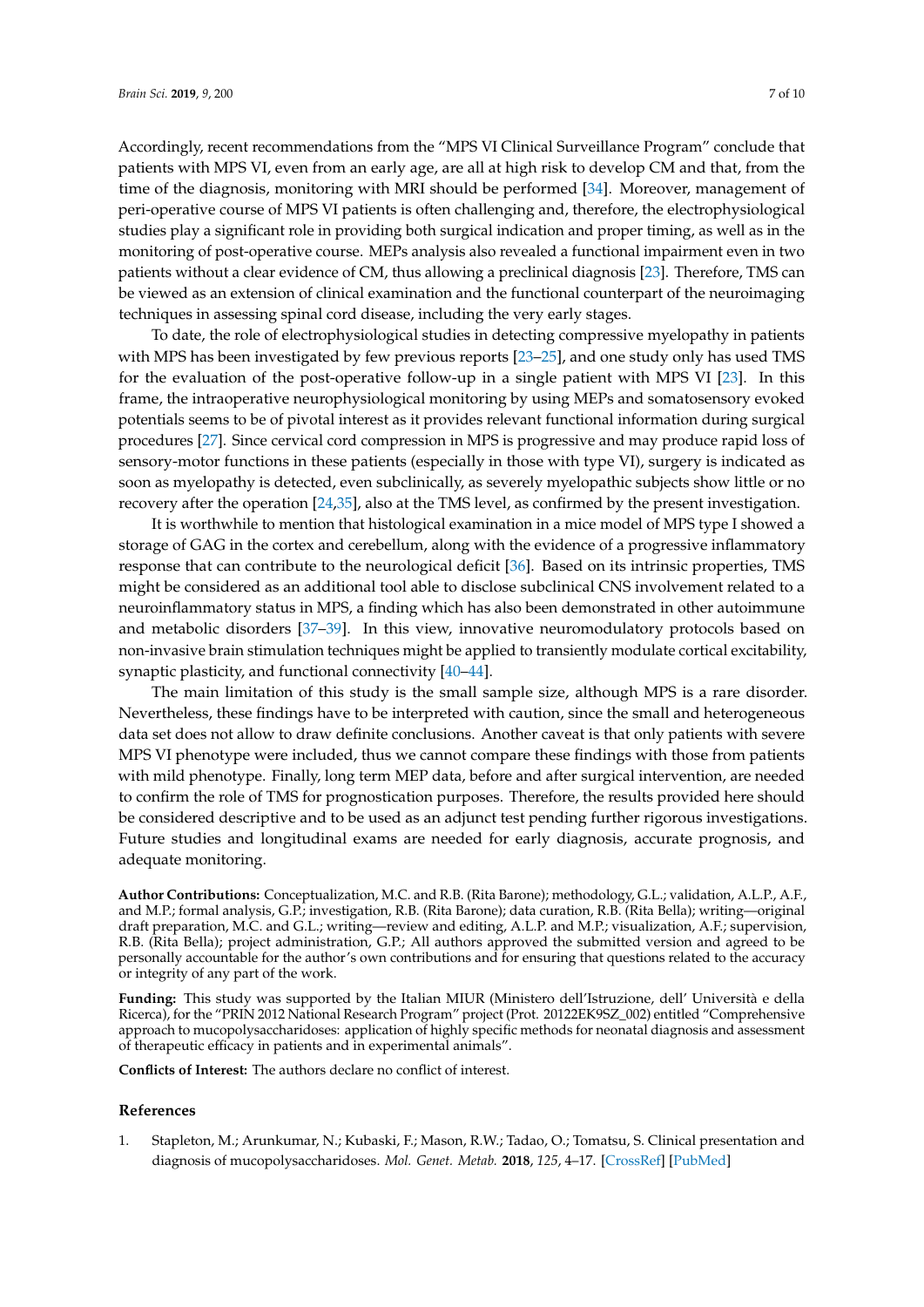- <span id="page-7-0"></span>2. Barone, R.; Pellico, A.; Pittalà, A.; Gasperini, S. Neurobehavioral phenotypes of neuronopathic mucopolysaccharidoses. *Ital. J. Pediatr.* **2018**, *44*, 121. [\[CrossRef\]](http://dx.doi.org/10.1186/s13052-018-0561-2) [\[PubMed\]](http://www.ncbi.nlm.nih.gov/pubmed/30442188)
- <span id="page-7-1"></span>3. Palmucci, S.; Attinà, G.; Lanza, M.L.; Belfiore, G.; Cappello, G.; Foti, P.V.; Milone, P.; Di Bella, D.; Barone, R.; Fiumara, A.; et al. Imaging findings of mucopolysaccharidoses: A pictorial review. *Insights Imaging* **2013**, *4*, 443–459. [\[CrossRef\]](http://dx.doi.org/10.1007/s13244-013-0246-8) [\[PubMed\]](http://www.ncbi.nlm.nih.gov/pubmed/23645566)
- <span id="page-7-2"></span>4. Sun, A. Lysosomal storage disease overview. *Ann. Transl. Med.* **2018**, *6*, 476. [\[CrossRef\]](http://dx.doi.org/10.21037/atm.2018.11.39) [\[PubMed\]](http://www.ncbi.nlm.nih.gov/pubmed/30740407)
- <span id="page-7-3"></span>5. Valstar, M.J.; Neijs, S.; Bruggenwirth, H.T.; Olmer, R.; Ruijter, G.J.; Wevers, R.A.; van Diggelen, O.P.; Poorthuis, B.J.; Halley, D.J.; Wijburg, F.A. Mucopolysaccharidosis type IIIA: Clinical spectrum and genotype-phenotype correlations. *Ann. Neurol.* **2010**, *68*, 876–887. [\[CrossRef\]](http://dx.doi.org/10.1002/ana.22092) [\[PubMed\]](http://www.ncbi.nlm.nih.gov/pubmed/21061399)
- <span id="page-7-4"></span>6. Shapiro, E.G.; Nestrasil, I.; Delaney, K.A.; Rudser, K.; Kovac, V.; Nair, N.; Richard, C.W., 3rd; Haslett, P.; Whitley, C.B. A Prospective Natural History Study of Mucopolysaccharidosis Type IIIA. *J. Pediatr.* **2016**, *170*, e1–e4. [\[CrossRef\]](http://dx.doi.org/10.1016/j.jpeds.2015.11.079) [\[PubMed\]](http://www.ncbi.nlm.nih.gov/pubmed/26787381)
- <span id="page-7-5"></span>7. Hendriksz, C.J.; Harmatz, P.; Beck, M.; Jones, S.; Wood, T.; Lachman, R.; Gravance, C.G.; Orii, T.; Tomatsu, S. Review of clinical presentation and diagnosis of mucopolysaccharidosis IVA. *Mol. Genet. Metab.* **2013**, *110*, 54–64. [\[CrossRef\]](http://dx.doi.org/10.1016/j.ymgme.2013.04.002) [\[PubMed\]](http://www.ncbi.nlm.nih.gov/pubmed/23665161)
- <span id="page-7-6"></span>8. Montaño, A.M.; Lock-Hock, N.; Steiner, R.D.; Graham, B.H.; Szlago, M.; Greenstein, R.; Pineda, M.; Gonzalez-Meneses, A.; Çoker, M.; Bartholomew, D.; et al. Clinical course of sly syndrome (mucopolysaccharidosis type VII). *J. Med. Genet.* **2016**, *53*, 403–418. [\[CrossRef\]](http://dx.doi.org/10.1136/jmedgenet-2015-103322) [\[PubMed\]](http://www.ncbi.nlm.nih.gov/pubmed/26908836)
- <span id="page-7-7"></span>9. Zielonka, M.; Garbade, S.F.; Kölker, S.; Hoffmann, G.F.; Ries, M. Quantitative clinical characteristics of 53 patients with MPS VII: A cross-sectional analysis. *Genet. Med.* **2018**, *20*, 474. [\[CrossRef\]](http://dx.doi.org/10.1038/gim.2017.87)
- <span id="page-7-8"></span>10. Galimberti, C.; Madeo, A.; Di Rocco, M.; Fiumara, A. Mucopolysaccharidoses: Early diagnostic signs in infants and children. *Ital. J. Pediatr.* **2018**, *44*, 133. [\[CrossRef\]](http://dx.doi.org/10.1186/s13052-018-0550-5)
- <span id="page-7-9"></span>11. Giussani, C.; Guida, L.; Canonico, F.; Sganzerla, E.P. Cerebral and occipito-atlanto-axial involvement in mucopolysaccharidosis patients: Clinical, radiological, and neurosurgical features. *Ital. J. Pediatr.* **2018**, *44*, 119. [\[CrossRef\]](http://dx.doi.org/10.1186/s13052-018-0558-x) [\[PubMed\]](http://www.ncbi.nlm.nih.gov/pubmed/30442179)
- <span id="page-7-10"></span>12. Illsinger, S.; Lücke, T.; Hartmann, H.; Mengel, E.; Müller-Forell, W.; Donnerstag, F.; Das, A.M. Scheie syndrome: Enzyme replacement therapy does not prevent progression of cervical myelopathy due to spinal cord compression. *J. Inherit. Metab. Dis.* **2009**, *32*, 321–325. [\[CrossRef\]](http://dx.doi.org/10.1007/s10545-009-1265-y) [\[PubMed\]](http://www.ncbi.nlm.nih.gov/pubmed/19894140)
- <span id="page-7-11"></span>13. Solanki, G.A.; Martin, K.W.; Theroux, M.C.; Lampe, C.; White, K.K.; Shediac, R.; Lampe, C.G.; Beck, M.; Mackenzie, W.G.; Hendriksz, C.J.; et al. Spinal involvement in mucopolysaccharidosis IVA (Morquio-Brailsford or Morquio A syndrome): Presentation, diagnosis and management. *J. Inherit. Metab. Dis.* **2013**, *36*, 339–355. [\[CrossRef\]](http://dx.doi.org/10.1007/s10545-013-9586-2) [\[PubMed\]](http://www.ncbi.nlm.nih.gov/pubmed/23385297)
- <span id="page-7-12"></span>14. Rossini, P.M.; Burke, D.; Chen, R.; Cohen, L.G.; Daskalakis, Z.; Di Iorio, R.; Di Lazzaro, V.; Ferreri, F.; Fitzgerald, P.B.; George, M.S.; et al. Non-invasive electrical and magnetic stimulation of the brain, spinal cord, roots and peripheral nerves: Basic principles and procedures for routine clinical and research application. An updated report from an I.F.C.N. Committee. *Clin. Neurophysiol.* **2015**, *126*, 1071–1107. [\[CrossRef\]](http://dx.doi.org/10.1016/j.clinph.2015.02.001) [\[PubMed\]](http://www.ncbi.nlm.nih.gov/pubmed/25797650)
- <span id="page-7-13"></span>15. Travlos, A.; Pant, B.; Eisen, A. Transcranial magnetic stimulation for detection of preclinical cervical spondylotic myelopathy. *Arch. Phys. Med. Rehabil.* **1992**, *73*, 442–446. [\[PubMed\]](http://www.ncbi.nlm.nih.gov/pubmed/1580771)
- 16. Bella, R.; Ferri, R.; Cantone, M.; Pennisi, M.; Lanza, G.; Malaguarnera, G.; Spampinato, C.; Giordano, D.; Raggi, A.; Pennisi, G. Motor cortex excitability in vascular depression. *Int. J. Psychophysiol.* **2011**, *82*, 248–253. [\[CrossRef\]](http://dx.doi.org/10.1016/j.ijpsycho.2011.09.006) [\[PubMed\]](http://www.ncbi.nlm.nih.gov/pubmed/21945481)
- 17. Lanza, G.; Bella, R.; Giuffrida, S.; Cantone, M.; Pennisi, G.; Spampinato, C.; Giordano, D.; Malaguarnera, G.; Raggi, A.; Pennisi, M. Preserved transcallosal inhibition to transcranial magnetic stimulation in nondemented elderly patients with leukoaraiosis. *Biomed. Res. Int.* **2013**, *2013*, 351680. [\[CrossRef\]](http://dx.doi.org/10.1155/2013/351680) [\[PubMed\]](http://www.ncbi.nlm.nih.gov/pubmed/23984349)
- 18. Bella, R.; Ferri, R.; Lanza, G.; Cantone, M.; Pennisi, M.; Puglisi, V.; Vinciguerra, L.; Spampinato, C.; Mazza, T.; Malaguarnera, G.; et al. TMS follow-up study in patients with vascular cognitive impairment-no dementia. *Neurosci. Lett.* **2013**, *534*, 155–159. [\[CrossRef\]](http://dx.doi.org/10.1016/j.neulet.2012.12.017) [\[PubMed\]](http://www.ncbi.nlm.nih.gov/pubmed/23274709)
- 19. Pennisi, G.; Bella, R.; Lanza, G. Motor cortex plasticity in subcortical ischemic vascular dementia: What can TMS say? *Clin. Neurophysiol.* **2015**, *126*, 851–852. [\[CrossRef\]](http://dx.doi.org/10.1016/j.clinph.2014.09.001)
- 20. Bella, R.; Cantone, M.; Lanza, G.; Ferri, R.; Vinciguerra, L.; Puglisi, V.; Pennisi, M.; Ricceri, R.; Di Lazzaro, V.; Pennisi, G. Cholinergic circuitry functioning in patients with vascular cognitive impairment–no dementia. *Brain Stimul.* **2016**, *9*, 225–233. [\[CrossRef\]](http://dx.doi.org/10.1016/j.brs.2015.09.013)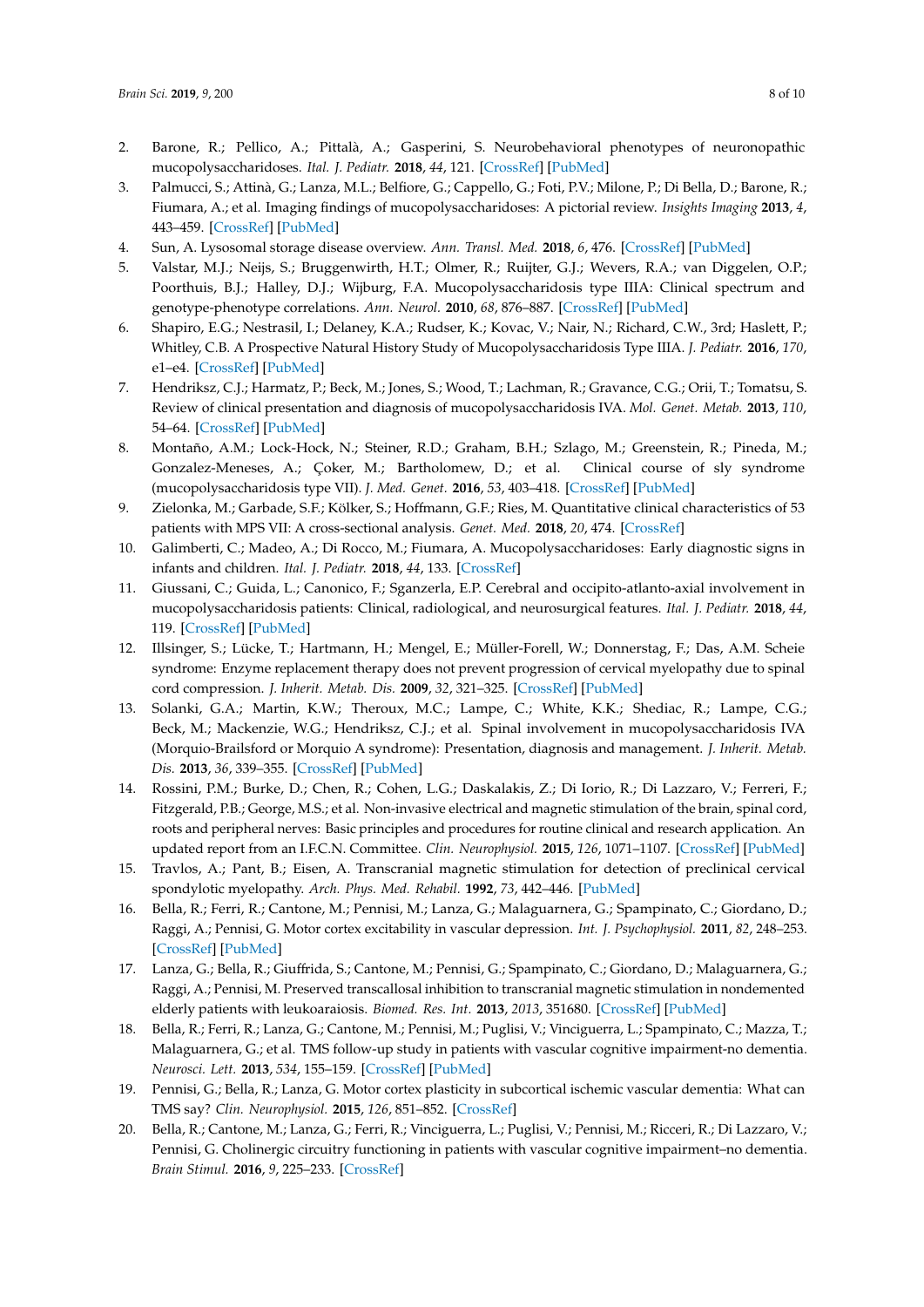- 21. Lanza, G.; Bramanti, P.; Cantone, M.; Pennisi, M.; Pennisi, G.; Bella, R. Vascular Cognitive Impairment through the Looking Glass of Transcranial Magnetic Stimulation. *Behav. Neurol.* **2017**, *2017*, 1421326. [\[CrossRef\]](http://dx.doi.org/10.1155/2017/1421326) [\[PubMed\]](http://www.ncbi.nlm.nih.gov/pubmed/28348458)
- <span id="page-8-0"></span>22. Cantone, M.; Bramanti, A.; Lanza, G.; Pennisi, M.; Bramanti, P.; Pennisi, G.; Bella, R. Cortical Plasticity in Depression. *ASN Neuro* **2017**, *9*, 1759091417711512. [\[CrossRef\]](http://dx.doi.org/10.1177/1759091417711512) [\[PubMed\]](http://www.ncbi.nlm.nih.gov/pubmed/28629225)
- <span id="page-8-1"></span>23. Boor, R.; Fricke, G.; Brühl, K.; Spranger, J. Abnormal subcortical somatosensory evoked potentials indicate high cervical myelopathy in achondroplasia. *Eur. J. Pediatr.* **1999**, *158*, 662–667. [\[CrossRef\]](http://dx.doi.org/10.1007/s004310051172) [\[PubMed\]](http://www.ncbi.nlm.nih.gov/pubmed/10445347)
- <span id="page-8-11"></span>24. Boor, R.; Miebach, E.; Brühl, K.; Beck, M. Abnormal somatosensory evoked potentials indicate compressive cervical myelopathy in mucopolysaccharidoses. *Neuropediatrics* **2000**, *31*, 122–127. [\[CrossRef\]](http://dx.doi.org/10.1055/s-2000-7495) [\[PubMed\]](http://www.ncbi.nlm.nih.gov/pubmed/10963098)
- <span id="page-8-10"></span><span id="page-8-7"></span>25. Li, L.; Müller-Forell, W.; Oberman, B.; Boor, R. Subcortical somatosensory evoked potentials after median nerve and posterior tibial nerve stimulation in high cervical cord compression of achondroplasia. *Brain Dev.* **2008**, *30*, 499–503. [\[CrossRef\]](http://dx.doi.org/10.1016/j.braindev.2007.06.011) [\[PubMed\]](http://www.ncbi.nlm.nih.gov/pubmed/18597963)
- 26. Mut, M.; Cila, A.; Varli, K.; Akalan, N. Multilevel myelopathy in Maroteaux-Lamy syndrome and review of the literature. *Clin. Neurol. Neurosurg.* **2005**, *107*, 230–235. [\[CrossRef\]](http://dx.doi.org/10.1016/j.clineuro.2004.05.003)
- <span id="page-8-2"></span>27. Kandil, A.I.; Pettit, C.S.; Berry, L.N.; Busso, V.O.; Careskey, M.; Chesnut, E.; Buck, D.W.; Leslie, N.D.; Tamai, J.; McAuliffe, J.J.; et al. Tertiary Pediatric Academic Institution's Experience With Intraoperative Neuromonitoring for Nonspinal Surgery in Children With Mucopolysaccharidosis, Based on a Novel Evidence-Based Care Algorithm. *Anesth. Analg.* **2019**. [\[CrossRef\]](http://dx.doi.org/10.1213/ANE.0000000000004215)
- <span id="page-8-3"></span>28. Wraith, J.E. Mucopolysaccharidoses and mucolipidoses. *Handb. Clin. Neurol.* **2013**, *113*, 1723–1729. [\[CrossRef\]](http://dx.doi.org/10.1016/B978-0-444-59565-2.00042-3)
- <span id="page-8-4"></span>29. Amassian, V.E.; Cracco, R.Q.; Maccabee, P.J. Focal stimulation of human cerebral cortex with the magnetic coil: A comparison with electrical stimulation. *Electroencephalogr. Clin. Neurophysiol.* **1989**, *74*, 401–416. [\[CrossRef\]](http://dx.doi.org/10.1016/0168-5597(89)90029-4)
- 30. Alexeeva, N.; Broton, J.G.; Calancie, B. Latency of changes in spinal motoneuron excitability evoked by transcranial magnetic brain stimulation in spinal cord injured individuals. *Electroencephalogr. Clin. Neurophysiol.* **1998**, *109*, 297–303. [\[CrossRef\]](http://dx.doi.org/10.1016/S0924-980X(98)00021-6)
- <span id="page-8-5"></span>31. Garry, M.I.; Kamen, G.; Nordstrom, M.A. Hemispheric differences in the relationship between corticomotor excitability changes following a fine-motor task and motor learning. *J. Neurophysiol.* **2004**, *91*, 1570–1578. [\[CrossRef\]](http://dx.doi.org/10.1152/jn.00595.2003)
- <span id="page-8-6"></span>32. Cantone, M.; Lanza, G.; Vinciguerra, L.; Puglisi, V.; Ricceri, R.; Fisicaro, F.; Vagli, C.; Bella, R.; Ferri, R.; Pennisi, G.; et al. Age, Height, and Sex on Motor Evoked Potentials: Translational Data From a Large Italian Cohort in a Clinical Environment. *Front. Hum. Neurosci.* **2019**, *13*, 185. [\[CrossRef\]](http://dx.doi.org/10.3389/fnhum.2019.00185)
- <span id="page-8-8"></span>33. Charrow, J.; Alden, T.D.; Breathnach, C.A.; Frawley, G.P.; Hendriksz, C.J.; Link, B.; Mackenzie, W.G.; Manara, R.; Offiah, A.C.; Solano, M.L.; et al. Diagnostic evaluation, monitoring, and perioperative management of spinal cord compression in patients with Morquio syndrome. *Mol. Genet. Metab.* **2015**, *114*, 11–18. [\[CrossRef\]](http://dx.doi.org/10.1016/j.ymgme.2014.10.010)
- <span id="page-8-9"></span>34. Solanki, G.A.; Sun, P.P.; Martin, K.W.; Hendriksz, C.J.; Lampe, C.; Guffon, N.; Hung, A.; Sisic, Z.; Shediac, R.; Harmatz, P.R. CSP Study Group.Cervical cord compression in mucopolysaccharidosis VI (MPS VI): Findings from the MPS VI Clinical Surveillance Program (CSP). *Mol. Genet. Metab.* **2016**, *118*, 310–318. [\[CrossRef\]](http://dx.doi.org/10.1016/j.ymgme.2016.06.001)
- <span id="page-8-12"></span>35. Ransford, A.O.; Crockard, H.A.; Stevens, J.M.; Modaghegh, S. Occipito-atlanto-axial fusion in Morquio-Brailsford syndrome. A ten-year experience. *J. Bone Joint Surg. Br.* **1996**, *78*, 307–313. [\[CrossRef\]](http://dx.doi.org/10.1302/0301-620X.78B2.0780307)
- <span id="page-8-13"></span>36. Baldo, G.; Mayer, F.Q.; Martinelli, B.; Dilda, A.; Meyer, F.; Ponder, K.P.; Giugliani, R.; Matte, U. Evidence of a progressive motor dysfunction in Mucopolysaccharidosis type I mice. *Behav. Brain Res.* **2012**, *233*, 169–175. [\[CrossRef\]](http://dx.doi.org/10.1016/j.bbr.2012.04.051)
- <span id="page-8-14"></span>37. Pennisi, G.; Lanza, G.; Giuffrida, S.; Vinciguerra, L.; Puglisi, V.; Cantone, M.; Pennisi, M.; D'Agate, C.C.; Naso, P.; Aprile, G.; et al. Excitability of the motor cortex in de novo patients with celiac disease. *PLoS ONE* **2014**, *9*, e102790. [\[CrossRef\]](http://dx.doi.org/10.1371/journal.pone.0102790)
- 38. Bella, R.; Lanza, G.; Cantone, M.; Giuffrida, S.; Puglisi, V.; Vinciguerra, L.; Pennisi, M.; Ricceri, R.; D'Agate, C.C.; Malaguarnera, G.; et al. Effect of a Gluten-Free Diet on Cortical Excitability in Adults with Celiac Disease. *PLoS ONE* **2015**, *10*, e0129218. [\[CrossRef\]](http://dx.doi.org/10.1371/journal.pone.0129218)
- <span id="page-8-15"></span>39. Pennisi, M.; Lanza, G.; Cantone, M.; Ricceri, R.; Ferri, R.; D'Agate, C.C.; Pennisi, G.; Di Lazzaro, V.; Bella, R. Cortical involvement in celiac disease before and after long-term gluten-free diet: A Transcranial Magnetic Stimulation study. *PLoS ONE* **2017**, *12*, e0177560. [\[CrossRef\]](http://dx.doi.org/10.1371/journal.pone.0177560)